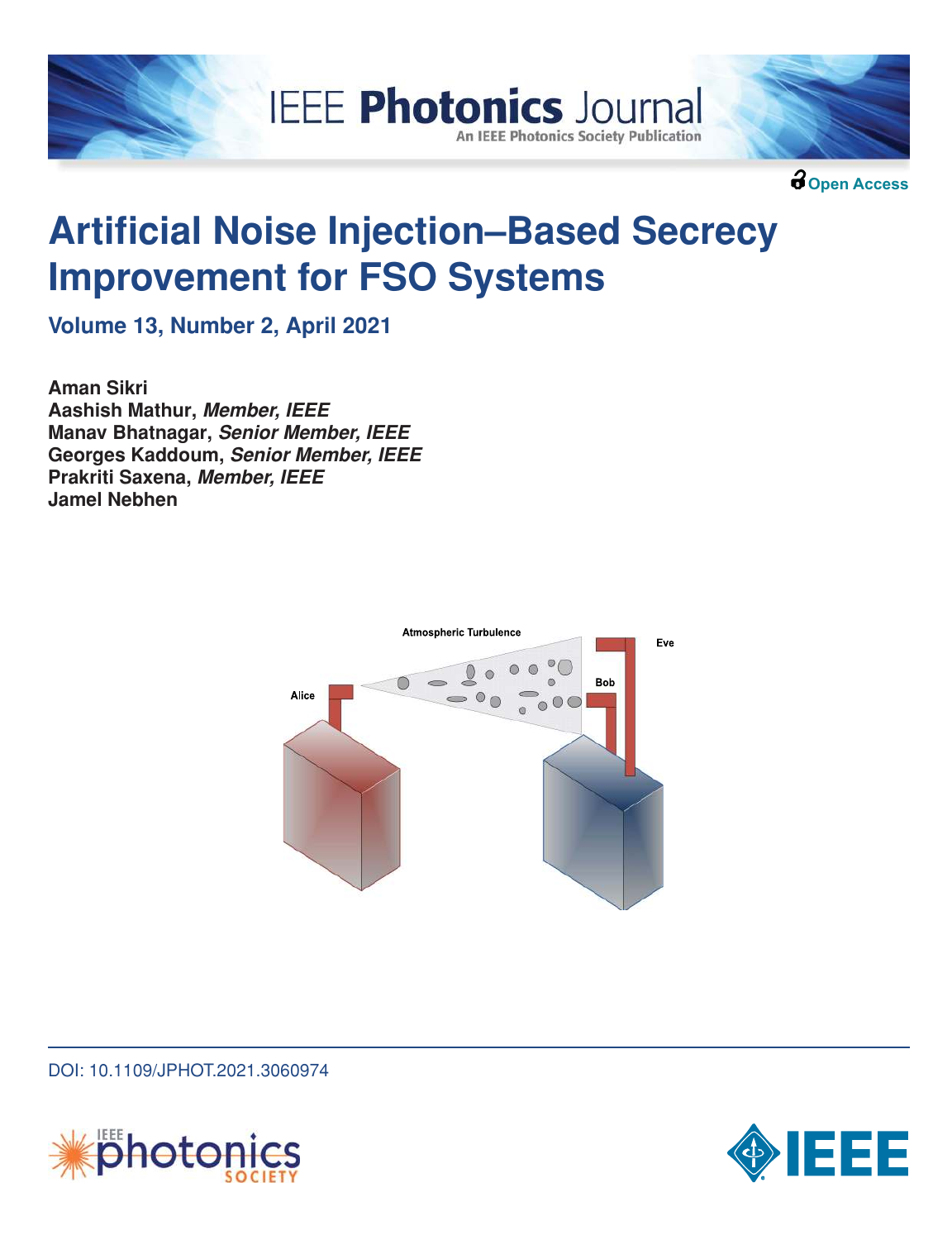# **Artificial Noise Injection–Based Secrecy Improvement for FSO Systems**

#### **Aman Sikri ,** <sup>1</sup> **Aashish Mathur ,** <sup>2</sup> **Member, IEEE, Manav Bhatnagar ,** <sup>3</sup> **Senior Member, IEEE, Georges Kaddoum ,** <sup>4</sup> **Senior Member, IEEE, Prakriti Saxena ,** <sup>3</sup> **Member, IEEE, and Jamel Nebhen** <sup>5</sup>

<sup>1</sup> Department of Computer Science and Engineering, Indian Institute of Technology, Delhi 110016, India <sup>2</sup>Department of Electrical Engineering, Indian Institute of Technology, Jodhpur 342037, India <sup>3</sup>Department of Electrical Engineering, Indian Institute of Technology, Delhi 110016, India <sup>4</sup>University of Quebec, ETS, LaCIME Laboratory, Montreal, Quebec H3C 1K3, Canada

<sup>5</sup>Prince Sattam bin Abdulaziz University, College of Computer Engineering and Sciences, Alkharj 11942, Saudi Arabia

*DOI:10.1109/JPHOT.2021.3060974*

This work is licensed under a Creative Commons Attribution 4.0 License. For more information, see *https://creativecommons.org/licenses/by/4.0/*

Manuscript received January 30, 2021; revised February 15, 2021; accepted February 17, 2021. Date of publication February 22, 2021; date of current version March 10, 2021. This work was supported in part by Ministry of Communication and Information Technology (MCIT) for the Project "Building end to end 5G Test Bed (RP03521G)" and in part by the Science and Education Research Board (SERB), Department of Science and Technology, Government of India for the Project "Experimental Investigation and Performance Evaluation of HARQ Technique for Free-Space Optical Communication Systems" under Project ECR/2018/000797. Corresponding author: Aashish Mathur (e-mail: aashishmathur@iitj.ac.in).

**Abstract:** In this paper, an artificial noise (AN) injection technique is incorporated in a free-space optical (FSO) communication system with the aim of enhancing the secrecy performance of the system. An intensity modulated direct detection (IM/DD) FSO link which is subjected to Malaga  $(M)$  distributed turbulence with pointing errors is considered in this paper. The performance of FSO systems is evaluated by deriving novel closed-form expressions for the secrecy outage probability (SOP), strictly positive secrecy capacity (SPSC), and throughput of the system. By formulating a constrained optimization problem, we discuss an optimal power allocation strategy for throughput maximization in the considered system. It is shown through the results that the proposed technique is very effective in improving the secrecy performance of FSO systems.

**Index Terms:** M turbulence model, artificial noise (AN), free -space optical communication (FSO), physical layer security, pointing errors.

# **1. Introduction**

Free-Space optical (FSO) communication systems offer higher bandwidth and capacity in comparison to traditional radio frequency (RF) communication systems. In addition, FSO links are license-free and cost-effective compared to expensive and scarce RF spectrum. Due to the directional nature of optical beams, FSO communication systems are inherently more secure than traditional RF communications [1]–[3]. However, it has been shown in [4], [5] that the secure communication between the legitimate transmitter and receiver over FSO links can be intercepted by an eavesdropper at the physical layer. It is reported in [6] that if the eavesdropper is able to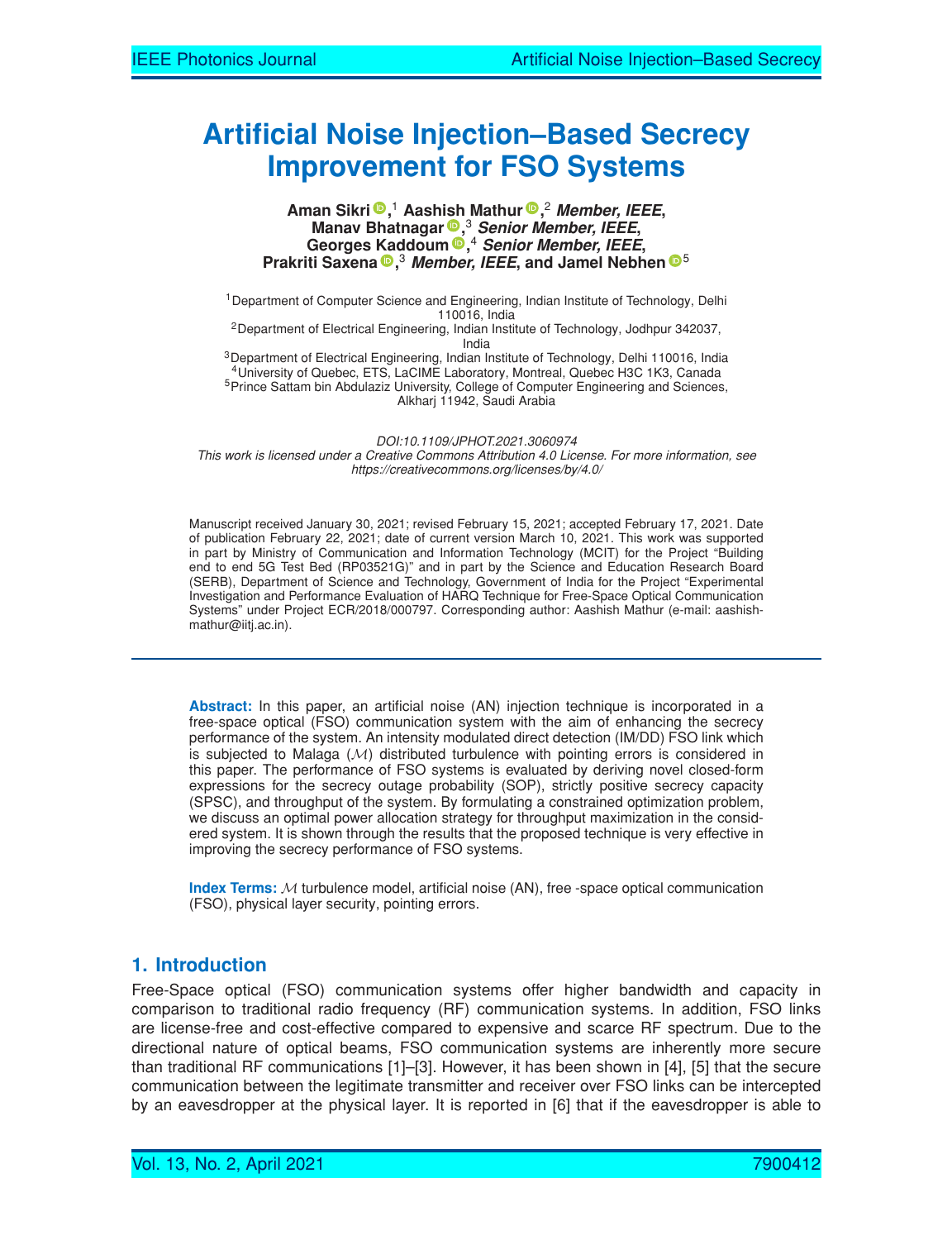locate itself either close to the transmitter or the legitimate receiver, it will be able to intercept the information. This is depicted by areas 1 and 2 shown in [6, Fig. 1]. Otherwise, the FSO link is secure. A comprehensive physical layer security analysis of an FSO system based on different eavesdropper locations was recently presented in [7]. In [8], [9], the authors analysed the bit error rate (BER) performance of FSO systems in presence of a jammer disrupting the communication between the legitimate transmitter and receiver. However, the secrecy performance of FSO systems was not investigated in this work. Hence, the physical layer security of FSO communication systems is an important open research problem that should be given consideration in order to reap the benefits of high speed FSO links. The authors in [10] analysed BER performance of underwater wireless optical communication system. In [11], the authors analysed the secrecy performance of FSO links in the presence of eavesdropper over Malaga  $(M)$  channels. The authors in [12] discussed about micro optical sensors based on avalanching silicon light-emitting devices monolithically integrated on chips. Orbital angular momentum (OAM) multiplexing was proposed in [13] and [14] to improve the security of FSO systems. In [15], the authors proposed to improve the secrecy performance of FSO systems by fragmenting the transmitted data and simultaneously distributing the data fragments across the different atmospheric channels.

Artificial noise (AN) injection is a powerful technique that was proposed in the context of wireless communication in order to secure the communication between the legitimate transmitter and receiver in the presence of an eavesdropper [16]. In [16], considering multiple antennas at the transmitter, intended receiver, and eavesdropper, AN that lies in the null space of the receiver's channel while simultaneously degrading the eavesdropper's channel, was introduced in the transmitter. In case of a single antenna at each node, [16] considered a collaboration between the transmitter and several relays to generate AN at the transmitter. Recently, a simple system incorporating AN injection scheme and employing a single antenna at each node without considering any external relays was proposed in [17], where the authors showed that perfect secrecy can be achieved in the presence of a passive eavesdropper. Despite the advantages of using AN injection schemes to improve the secrecy performance, this approach has not been explored in the FSO literature, to the best of the authors' knowledge.

*Contributions:* Motivated by the latest advances in physical layer security analysis of FSO systems and the necessity for improving the security of such systems, we study the secrecy performance of FSO systems under the combined influence of generalized  $M$  turbulence and pointing errors (PEs) using AN injection technique by considering single aperture at each node. The generalized Malaga turbulence model with PEs is considered in this paper as this turbulence model incorporates the well known distributions for different turbulence regimes (strong, moderate, and weak) as its special cases. The derivations are not straightforward as they involve dealing with the Meijer's G-function. In addition, we present an optimization problem to minimize the connection outage probability,  $P_{co}$ , with respect to the AN injection parameter,  $\epsilon$ , considering the security constraint, which is also an important contribution of this paper. Solving the considered optimization problem is indeed mathematically challenging as the mathematical expressions involve the Meijer's G-function. Apart from that, useful insights into FSO secrecy performance are obtained through the numerical results. It is observed that the proposed AN injection scheme plays an important role in improving the secrecy performance of FSO systems. Moreover, it is inferred that the proposed AN injection scheme results in perfect secrecy of FSO systems for certain values of  $\epsilon$ . However, it is also revealed that allocating more power to AN results in poorer  $P_{co}$ , subsequently resulting in lower throughput achieved by the considered FSO communication system. Thus, a trade-off between the secrecy performance and throughput of the considered FSO communication system can be observed which is explained in detail in the Numerical Results section of our work. The main contributions of our research work are summarised as follows:

- We derive novel closed-form expressions of the secrecy outage probability (SOP), strictly positive secrecy capacity (SPSC), and throughput of FSO system utilizing the AN injection scheme under the combined influence of generalized  $M$  turbulence and PEs. The derived results can be mapped to different turbulence (AT) regimes (strong, moderate, and weak).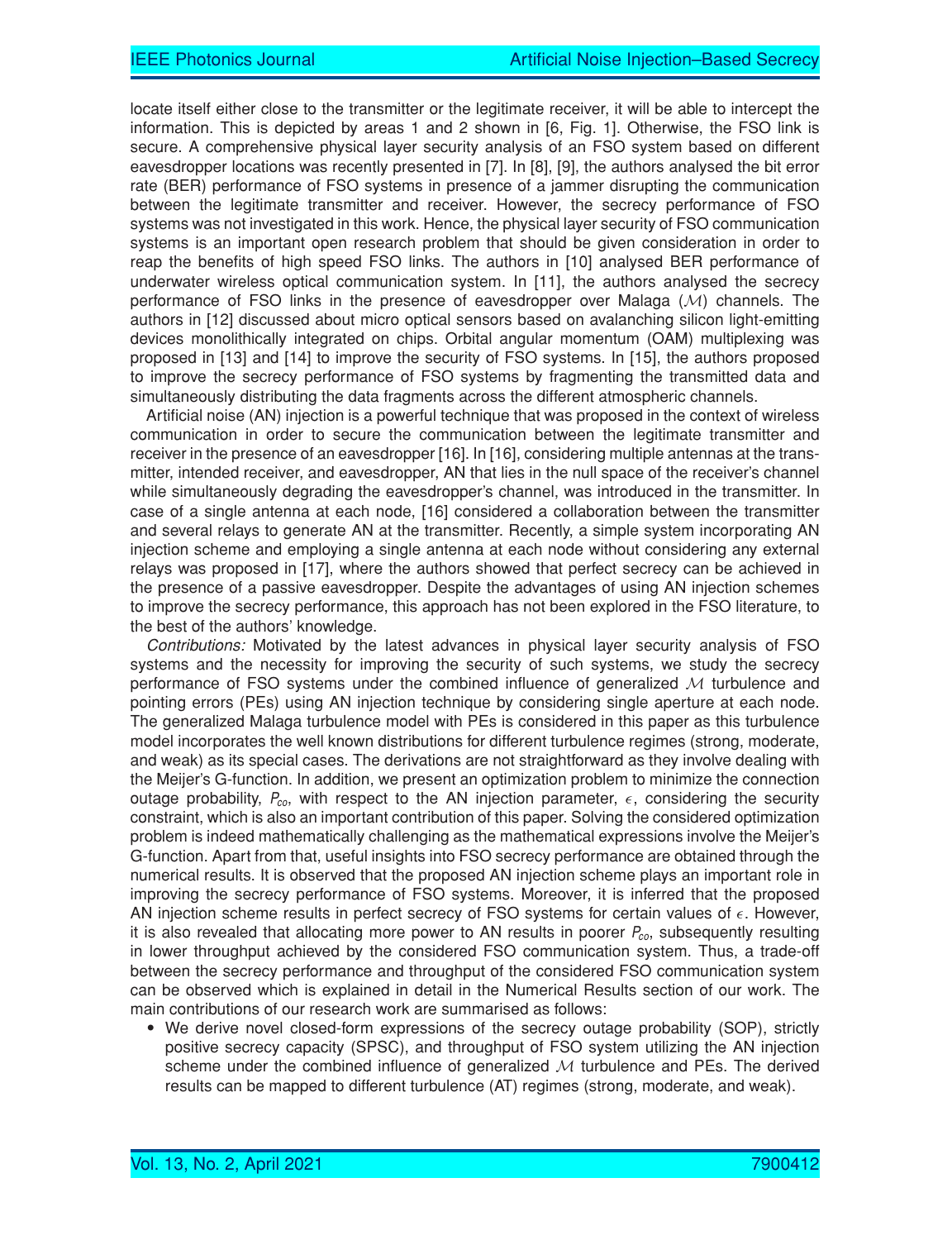

Fig. 1. System model showing communication between Alice and Bob over FSO link in the presence of an eavesdropper, Eve.

- By formulating a constrained optimization problem, we compute the optimal power allocation factor between the information signal and AN that minimizes the connection outage probability of FSO system subject to security constraint.
- It is shown through simulation and analytical results that the proposed AN injection scheme plays a crucial role in improving the secrecy performance of FSO systems.
- The trade-off between the SOP and the throughput of the considered FSO system is also highlighted through the numerical results.

# **2. System Model**

We consider an FSO communication system with intensity modulation direct detection (IM/DD) in which the legitimate transmitter, Alice, wants to send confidential messages to the legitimate receiver, Bob, in the presence of a passive eavesdropper, Eve as shown in Fig. 1. The FSO links are subjected to the combined impact of  $M$  turbulence and PEs. It is assumed that Eve is very close to Bob and can intercept the confidential messages transmitted by Alice. The FSO links are subjected to the combined impact of  $M$  turbulence and PEs. The atmospheric turbulence is a result of random temperature fluctuations caused by the mixing of the rising warm air with cooler air at higher altitudes which leads to inhomogeneities in the medium, thereby resulting in the formation of discrete cells or eddies of different sizes and refractive indices. This phenomenon causes random intensity fluctuations in the received signal, thereby degrading the system performance [18], [19]. PEs are generated due to the misalignment between the transmitter and receiver apertures. Such misalignment is mainly caused by swaying buildings, vibrations, and thermal expansion of the building [20]. The  $M$  turbulence model is based on a physical model that involves a line of sight (LOS) contribution,  $U_L$ , a component that is quasi-forward scattered by the eddies on the propagation axis and coupled to the LOS contribution,  $U_S^C$ , and another component,  $U_S^G$ , due to energy that is scattered to the receiver by off-axis eddies [21], [22].  $U_S^C$  and  $U_S^G$  are statistically independent random processes. One of the main motivations behind studying  $M$  turbulence model is that it incorporates various other turbulence models as the special cases [21], [22]. The probability density function (PDF) of the receiver irradiance I from i to j experiencing  $M$  turbulence in the presence of PE impairments is given by [22]

$$
f_{l_{i-j}}(l_{i-j}) = \frac{\zeta_j^2 A_j}{2l_{i-j}} \sum_{m=1}^{\beta_j} b_m G_{1,3}^{3,0} \left[ \frac{\phi_j l_{i-j}}{l_{ij} A_{oj}} \bigg| \frac{1 + \zeta_j^2}{\zeta_j^2, \alpha_j, m} \right],
$$
 (1)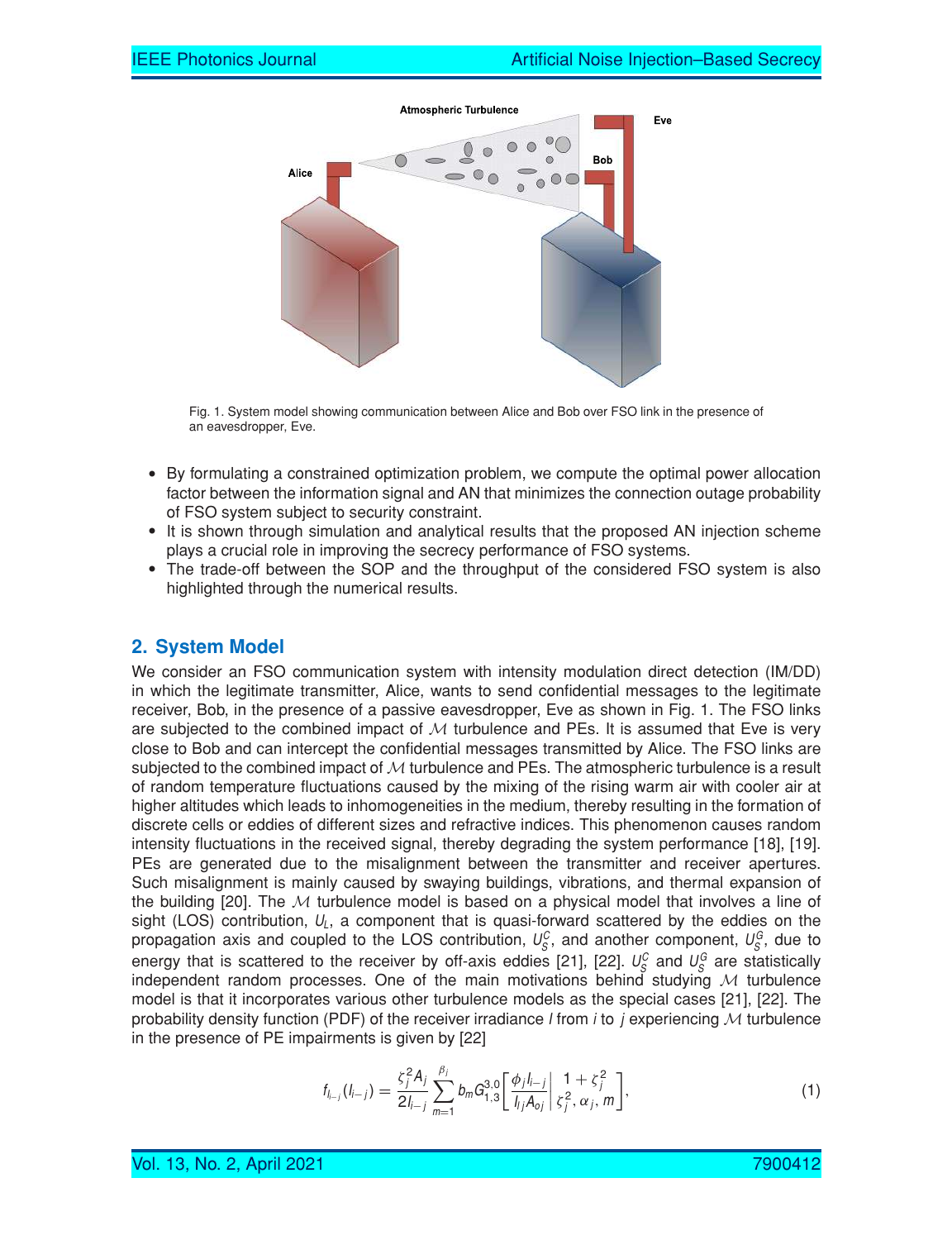where the subscripts  $(i, j \in \{a, b, e\})$ , respectively, denote Alice, Bob, and Eve,  $\alpha_j$  is a positive parameter related to the effective number of large-scale cells of the scattering process,  $\beta_i$  represents the amount of turbulence-induced fading which is a natural number,  $\zeta_j$  is the ratio between the equivalent beam radius at the receiver and the PE displacement standard deviation (jitter) at the receiver,  $I_{ij}$  is the path loss that is a constant in a given weather condition and link distance,  $A_{oj}$  is a constant term that defines the pointing loss, and  $G_{p,q}^{m,n}(\cdot)$  is the Meijer's G-function. Further, the parameters,  $A_j$  and  $b_m$  in (1) are expressed as

$$
A_j = \frac{2\alpha_j^{\frac{\alpha_j}{2}}}{g^{1+\frac{\alpha_j}{2}}\Gamma(\alpha_j)} \left(\frac{g\beta_j}{g\beta_j + \Omega'}\right)^{\beta_j + \frac{\alpha_j}{2}},\tag{2}
$$

$$
b_m = \left(\frac{\beta_j - 1}{m - 1}\right) \frac{(g\beta_j + \Omega')^{1 - \frac{m}{2}}}{(m - 1)!} \left(\frac{\Omega'}{g}\right) \left(\frac{\alpha_j}{\beta_j}\right)^{\frac{m}{2}} \phi_j^{-\frac{\alpha_j + m}{2}},\tag{3}
$$

where  $\phi_j = \Big(\frac{\alpha_j\beta_j}{g\beta_j+9}$  $g\beta_j+\Omega'$ ),  $g = 2b_0(1 - \rho)$  denotes the average power of the scattering component received by off-axis eddies,  $2b_0$  is the average power of the total scatter components, the parameter  $\rho \in (0, 1)$  represents the scattering power coupled to the LOS component and  $\Omega' =$  $\Omega + 2b_0 \rho + 2\sqrt{2b_0 \rho \Omega} \cos(\phi_A - \phi_B)$  represents the average power from the coherent contributions. The parameter  $\Omega$  is the average power of the LOS component, and  $\phi_A$  and  $\phi_B$  are the deterministic phases of LOS and coupled-to-LOS scatter terms, respectively. The function  $\Gamma(\cdot)$  in (2) denotes the Gamma function. We further assume block fading in this work. In addition to that, at the start of each block, Alice transmits pilot symbols to enable channel estimation at the receiver. Assuming channel reciprocity between the transmitter and receiver, we consider that Bob knows the instantaneous channel state information (CSI)  $I_{a-b} = I_{b-a}$  [17]. In the following subsections, we propose an AN injection scheme which degrades the received signal-to-noise ratio (SNR) at the eavesdropper, subsequently improving the secrecy performance of the considered FSO communication system:

#### **2.1 Phase 1**

During Phase 1, Bob transmits pseudo random AN to Alice. The received signal at Alice is given by

$$
r_{a,1} = \eta \, l_{b-a} \, z + n_a,\tag{4}
$$

where  $I_{b-a}$  is the channel gain from Bob to Alice,  $\eta$  is the optical-to-electrical conversion coefficient,  $z \sim \mathcal{N}(0, 1)$  denotes AN from Bob, and  $n_a \sim \mathcal{N}(0, \sigma_a^2)$  denotes additive white Gaussian noise (AWGN) at Alice with zero mean and variance  $\sigma_a^2$ .

#### **2.2 Phase 2**

During Phase 2, Alice forwards the received signal along with the information-bearing signal to Bob. The signal transmitted by Alice during Phase 2 is given by

$$
x_{\mathbf{a}} = \sqrt{\epsilon} \; x + \sqrt{1 - \epsilon} \; \frac{r_{\mathbf{a},1}}{|r_{\mathbf{a},1}|},\tag{5}
$$

where x denotes the information-bearing signal and  $0 < \epsilon \leq 1$  denotes the power allocation factor between information-bearing signal and AN. The received signal at Bob or Eve during Phase 2 is expressed as

$$
r_{i,2} = \eta \ I_{a-i} \ x_a + n_i, i \in \{b, e\}.
$$
 (6)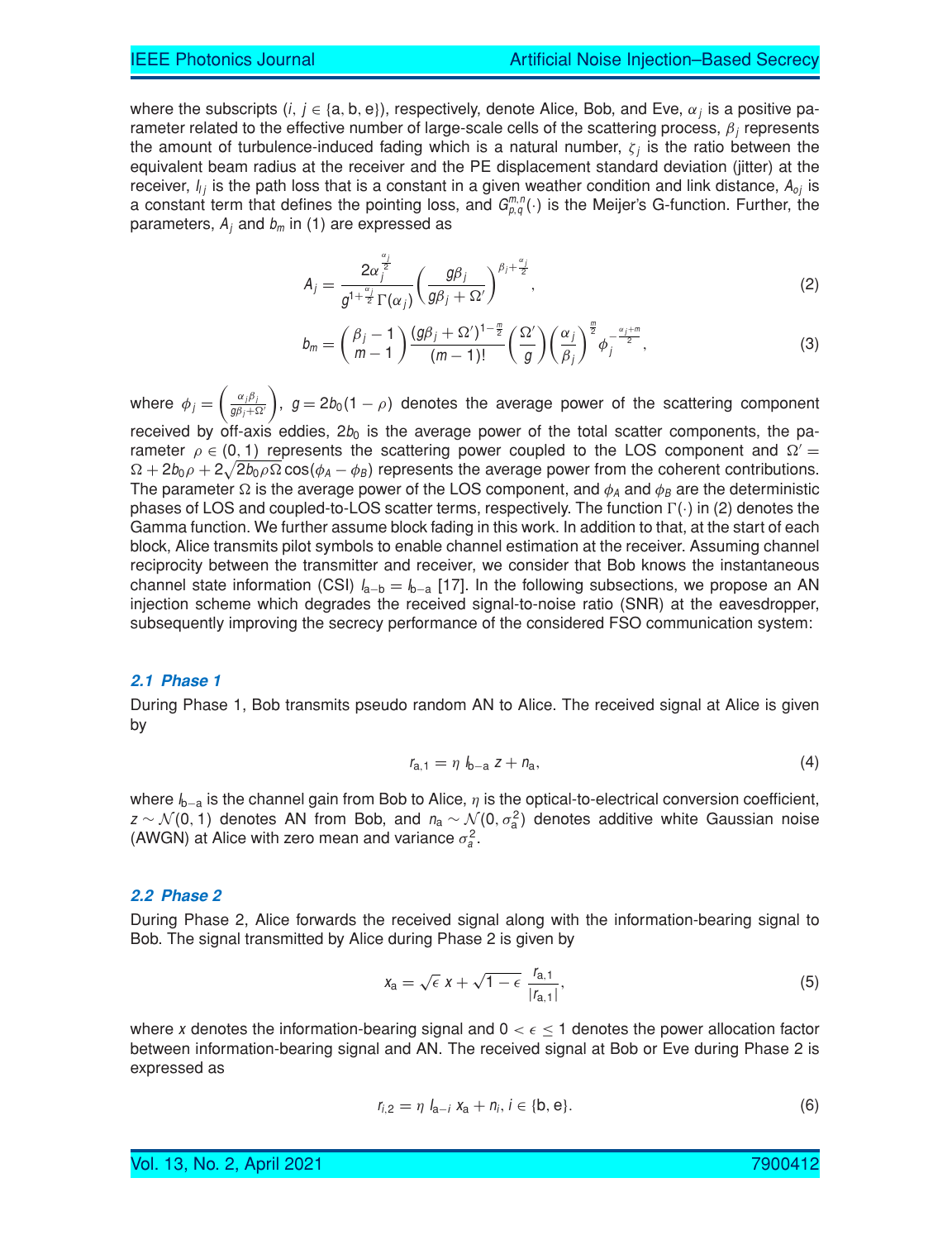On substituting  $x_a$  from (5) into (6) and utilizing (4), we get

$$
r_{i,2} = \eta \ I_{a-i} \left( \sqrt{\epsilon} \ X + \sqrt{1 - \epsilon} \ \frac{(\eta \ I_{b-a} \ Z + n_a)}{\sqrt{\eta^2 I_{b-a}^2 + \sigma_a^2}} \right) + n_i,
$$
 (7)

where  $n_i \sim \mathcal{N}(0, \sigma_i^2)$  denotes AWGN at the i<sup>th</sup> node with zero mean and variance  $\sigma_i^2$ . As discussed earlier, Bob knows the instantaneous CSI  $I_{a-b} = I_{b-a}$  and artificial noise z, which was generated during Phase 1. Further, it is also assumed that Alice has shared the values of  $\epsilon$  and  $\sigma_{\rm a}^2$  to Bob before the transmission. Thus, Bob can successfully cancel the received artificial noise z. From (7), the received SNR at Bob is expressed as

$$
\gamma_{\rm b} = \frac{\eta^2 \epsilon \, l_{\rm a-b}^2 \, \mathbb{E}[X^2]}{\eta^2 (1 - \epsilon) \, l_{\rm a-b}^2 \, \frac{\mathbb{E}[n_{\rm a}^2]}{\eta^2 l_{\rm a+a}^2} + \mathbb{E}[n_{\rm b}^2]},
$$
\n
$$
= \frac{\bar{\gamma}_{\rm a-b} \, l_{\rm a-b}^2 \, \epsilon}{1 + \frac{\bar{\gamma}_{\rm a-b} (1 - \epsilon) \, l_{\rm a-b}^2 \, \sigma_{\rm a}^2}{(\eta^2 \, l_{\rm a+a}^2 - \sigma_{\rm a}^2)}},
$$
\n(8)

where  $\bar{\gamma}_{\mathsf{a\text{-}b}} = \frac{\eta^2}{\sigma_{\mathsf{b}}^2}$  $\frac{\eta^2}{\sigma_6^2}$ ,  $\mathbb{E}[X^2]=1$ ,  $\mathbb{E}[n_{\tilde{a}}^2]=\sigma_a^2$ , and  $\mathbb{E}[n_{\tilde{b}}^2]=\sigma_b^2$ . Here,  $\mathbb{E}[\cdot]$  denotes the expectation operator. It is assumed that Alice has a more sensitive receiver than Bob, i.e.,  $\sigma_a^2 \ll \sigma_b^2$ . Thus, the received SNR at Bob is approximated as

$$
\gamma_{\mathsf{b}} \approx \bar{\gamma}_{\mathsf{a}-\mathsf{b}} \, l_{\mathsf{a}-\mathsf{b}}^2 \, \epsilon. \tag{9}
$$

Similarly, using (7), the received SNR at Eve is written as

$$
\gamma_{\rm e} = \frac{\epsilon \, l_{\rm a-e}^2}{(1-\epsilon) \, l_{\rm a-e}^2 + \frac{1}{\bar{\gamma}_{\rm a-e}}},\tag{10}
$$

where  $\bar{\gamma}_{\mathrm{a-e}}=\frac{\eta^2}{\sigma_{\mathrm{e}}^2}$  $\frac{\eta^-}{\sigma_{\rm e}^2}$ .

# **3. Performance Analysis**

In this section, we derive the PDFs of the received SNRs at Bob and Eve. We further discuss the SOP, SPSC, and throughput in order to quantify the performance of the considered FSO system. Using the transformation of random variables [23], the PDF of the received SNR at Bob is expressed as

$$
f(\gamma_{\rm b}) = \frac{D_{\rm b}}{\gamma_{\rm b}} \sum_{p=1}^{\beta_{\rm b}} d_p G_{2,6}^{6,0} \left[ \frac{E_{\rm b} \gamma_{\rm b}}{\mu_{\rm b}} \Big| \frac{\kappa_{1\rm b}}{\kappa_{2\rm b}} \right],\tag{11}
$$

where  $D_{\mathsf{b}} = \frac{\zeta_{\mathsf{b}}^2 \mathcal{A}_b}{8\pi}$  $\frac{e^2A_b}{8\pi}$ ,  $E_b = \frac{\phi_b^2}{16(\frac{1}{16}A_{\text{ob}})^2}$ ,  $d_p = b_p 2^{\alpha_b + p - 1}$ ,  $\mu_b = \epsilon \bar{\gamma}_{a-b}$ ,  $\kappa_{1b} = {\frac{\zeta_b^2 + 1}{2}, \frac{\zeta_b^2 + 2}{2}}$ ,  $\kappa_{2b} = {\frac{\zeta_b^2}{2}, \frac{\zeta_b^2 + 1}{2}, \frac{\alpha_b}{2}}$  $\frac{\alpha_{b}+1}{2}, \frac{\beta}{2}, \frac{\beta+1}{2}$ . Similarly, the PDF of the instantaneous SNR at Eve is given by

$$
f(\gamma_{e}) = \frac{\zeta_{e}^{2} A_{e} \epsilon}{4 \gamma_{e} (\epsilon - (1 - \epsilon)\gamma_{e})} \sum_{q=1}^{\beta_{e}} b_{q} G_{1,3}^{3,0} \left[ \frac{\phi_{e}}{I_{le} A_{oe}} \sqrt{\frac{\gamma_{e}}{\bar{\gamma}_{a-e} (\epsilon - (1 - \epsilon)\gamma_{e})}} \middle| \frac{\zeta_{e}^{2} + 1}{\zeta_{e}^{2}, \alpha_{e}, q} \right].
$$
\n(12)

#### **3.1 Secrecy Outage Probability**

In this section, we formulate the SOP as a direct measure of the probability that a transmitted message fails to achieve perfect secrecy. The encoder chooses two rates, i.e., the codeword transmission rate  $R_b$  and the confidential information rate  $R_s$ , while designing the encoding scheme [24].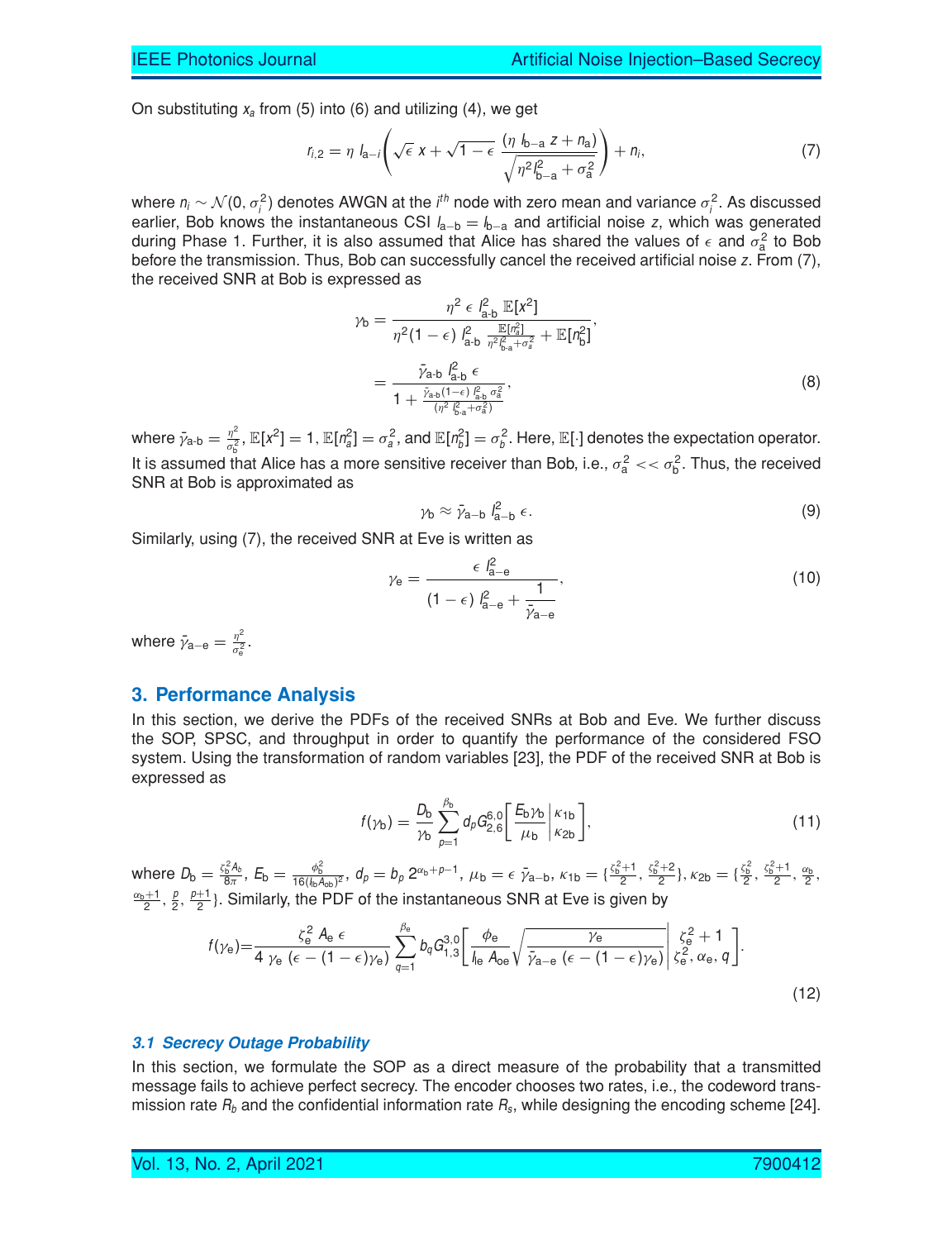The cost of securing the message transmission against eavesdropping is measured by the rate difference  $R_e = R_b - R_s$ . Perfect secrecy will not be achieved when  $C_e > R_e$ . Thus, the SOP is defined as [17]

$$
P_{so} = \Pr(C_e > R_b - R_s), \tag{13}
$$

where  $C_{\rm e} = \log_2(1 + \gamma_{\rm e})$  is Eve's instantaneous channel capacity. Thus, using (12), the SOP is expressed as

$$
P_{so}(\epsilon) = \int_{2^{R_b - R_s} - 1}^{\infty} \left( \frac{\zeta_e^2 A_e \epsilon}{4 \gamma_e (\epsilon - (1 - \epsilon)\gamma_e)} \right) \sum_{q=1}^{\beta_e} b_q G_{1,3}^{3,0} \left[ \frac{\phi_e}{I_{\text{le}} A_{\text{oe}}} \sqrt{\frac{\gamma_e}{\bar{\gamma}_{a-e} (\epsilon - (1 - \epsilon)\gamma_e)}} \right] \zeta_e^2 + 1 \zeta_e^2 \alpha_e, q \right] d\gamma_e. \tag{14}
$$

On substituting  $\frac{\gamma_e}{(\epsilon - (1 - \epsilon)\gamma_e)} = t$  in (14), using [29, Eq. (2.24.2.3)], and after some mathematical manipulations, the closed-form SOP expression is written as

$$
P_{so}(\epsilon) = \frac{\zeta_e^2 A_e}{8\pi} \sum_{q=1}^{\beta_e} b_q \ 2^{\alpha_e + q - 1} G_{3,7}^{7,0} \left[ \frac{\phi_e^2}{(\int_{\text{le}} A_{oe})^2} \frac{1}{\bar{\gamma}_{a-e}} \frac{\Delta}{16} \middle| \begin{matrix} \kappa_{1e}, 1\\ 0, \kappa_{2e} \end{matrix} \right],\tag{15}
$$

where  $\kappa_{1e} = \{\frac{\zeta_e^2 + 1}{2}, \frac{\zeta_e^2 + 2}{2}\}, \kappa_{2e} = \{\frac{\zeta_e^2}{2}, \frac{\zeta_e^2 + 1}{2}, \frac{\alpha_e}{2}, \frac{\alpha_e + 1}{2}, \frac{q}{2}, \frac{q+1}{2}\}$  and  $\Delta = \frac{2^{n_b - n_s} - 1}{(\epsilon - (1 - \epsilon)(2^{n_b - n_s} - 1))}$ . It should be noted here that  $P_{so} = 0$  for  $\epsilon \leq 1 - 2^{R_s - R_b}$ .

#### **3.2 Throughput**

The reliability performance of the system is usually measured by the connection outage probability (COP) which is given by

$$
P_{co} = \Pr(R_b > C_b), \tag{16}
$$

where  $C_{\text{b}} = \log_2(1 + \gamma_{\text{b}})$  is Bob's instantaneous channel capacity. Thus, the COP is alternately expressed as

$$
P_{co} = \Pr(\gamma_b < 2^{R_b} - 1) = \int_0^{2^{R_b} - 1} f(\gamma_b) \, \mathrm{d}_{\gamma_b}.\tag{17}
$$

On substituting  $f(\gamma_b)$  in (17) and after some mathematical simplifications, the closed-form expression for  $P_{co}$  is obtained as

$$
P_{co}(\epsilon) = D_{\rm b} \sum_{p=1}^{\beta_{\rm b}} d_p G_{3,7}^{6,1} \bigg[ \frac{E_{\rm b} (2^{R_{\rm b}} - 1)}{\mu_{\rm b}} \bigg| 1, \kappa_{\rm 1b} \atop \kappa_{\rm 2b},0 \bigg]. \tag{18}
$$

Now, the throughput of the system (in Gbps) is defined as the average confidential data transmission rate subjected to a given secrecy outage constraint. This is related to the connection outage probability  $P_{co}(\epsilon)$  [17]

$$
\nu(\epsilon) = \frac{(1 - P_{co}(\epsilon))R_s}{2}.
$$
\n(19)

Substituting (18) into (19), we get the throughput of the considered FSO system as follows:

$$
\nu(\epsilon) = \left(1 - D_{\rm b} \sum_{p=1}^{\beta_{\rm b}} d_p G_{3,7}^{6,1} \left[ \frac{E_{\rm b} (2^{R_b} - 1)}{\mu_{\rm b}} \middle| 1, \kappa_{\rm 1b} \atop \kappa_{\rm 2b}, 0 \right] \right) \frac{R_{\rm s}}{2}.
$$
 (20)

#### **3.3 Strictly Positive Secrecy Capacity**

The SPSC is defined as the probability of existence of secrecy capacity and serves as a fundamental benchmark for secrecy performance. The SPSC of the FSO system is thus equivalent to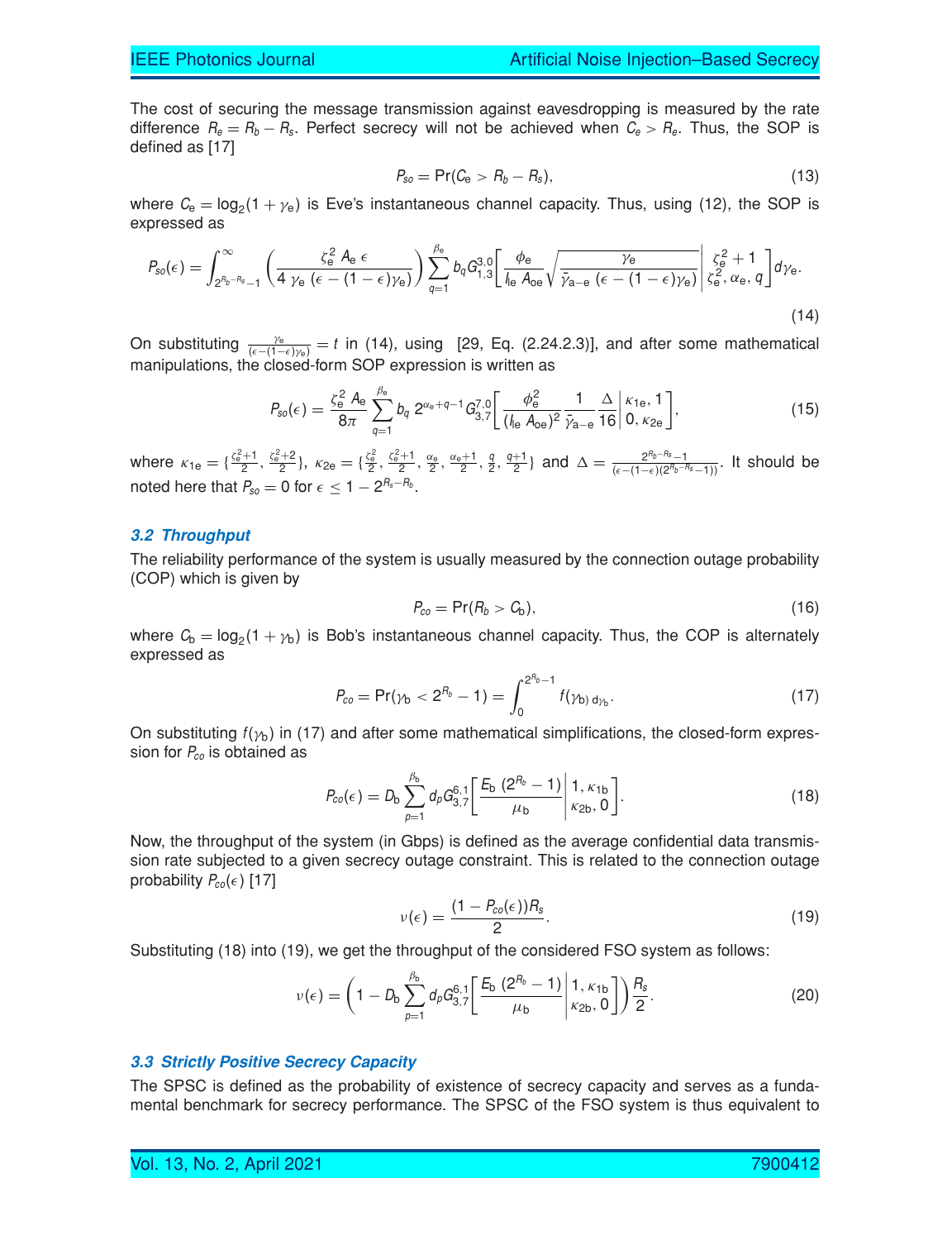the probability that the instantaneous secrecy capacity  $(C_s)$  is a positive quantity, yielding

$$
SPSC = Pr(C_s > 0),
$$

where  $C_{s} =$  $\int$ log(1 +  $\gamma_b$ ) – log(1 +  $\gamma_e$ ),  $\gamma_b > \gamma_e$ . 0, otherwise.

Substituting the definition of  $C_s$  and after some mathematical simplifications, the SPSC is rewritten as

$$
SPSC = Pr(\gamma_b > \gamma_e).
$$
  
= 1 - Pr(\gamma\_b \le \gamma\_e).  
= 1 -  $\int_0^\infty \int_0^{\gamma_e} f(\gamma_b) f(\gamma_e) d\gamma_b d\gamma_e.$  (21)

From (11) and (12) and substituting  $\frac{\gamma_e}{(e-(1-\epsilon)\gamma_e)}=t$ , and after some mathematical calculations, (21) is re-written as

$$
SPSC = 1 - \frac{\zeta_e^2 \zeta_b^2 A_e A_b D_e}{(8\pi)^2} \sum_{q=1}^{\beta_e} \sum_{p=1}^{\beta_b} b_p b_q 2^{\alpha_e + q - 1}
$$
  
 
$$
\times 2^{\alpha_b + p - 1} \int_0^\infty G_{3,7}^{6,1} \left[ \frac{D_b t \epsilon}{1 + (1 - \epsilon)t} \middle| \frac{1, \kappa_{1b}}{\kappa_{2b}, 0} \right]
$$
  
 
$$
\times G_{2,6}^{6,0} \left[ D_e t \middle| \frac{\kappa_{1e} - 1}{\kappa_{2e} - 1} \right] dt,
$$
 (22)

where  $D_e = \frac{\phi_e^2 \sigma_e^2}{16(\int_{te}A_{oe})^2 \eta^2}$ . The integral in (22) can be expressed using Gauss-Laguerre approximation [25], and hence the SPSC is evaluated as

$$
SPSC \approx 1 - \frac{\zeta_e^2 \zeta_b^2 A_e A_b D_e}{(8\pi)^2} \sum_{q=1}^{\beta_e} \sum_{p=1}^{\beta_b} \sum_{n=1}^N b_i b_j 2^{\alpha_e + q - 1}
$$
  
 
$$
\times 2^{\alpha_b + p - 1} w_n e^{t_n} G_{3,7}^{6,1} \left[ \frac{D_b t_n \epsilon}{1 + (1 - \epsilon)t_n} \middle| \begin{array}{l} 1, \kappa_{1b} \\ \kappa_{2b}, 0 \end{array} \right]
$$
  
 
$$
\times G_{2,6}^{6,0} \left[ D_e t_n \middle| \begin{array}{l} \kappa_{1e} - 1 \\ \kappa_{2e} - 1 \end{array} \right],
$$
 (23)

where  $w_n$  and  $t_n$  denote the weight factor and the  $n^{th}$  zero of the Laguerre polynomial, respectively. *Remark 1:* For finite values of N, the Gauss-Laguerre approximation used in (23) converges to the exact integral value in (22). We consider  $N = 60$  for an accurate approximation.

*Discussion:* Based on aforementioned performance parameters, i.e., SOP, SPSC, and throughput, it can be easily inferred that for the better throughput and secrecy performance of FSO communication system, it is desirable that  $C_b$  should be as high as possible while on the contrary  $C_e$ should be as low as possible. It should be noted here that the parameter  $\epsilon$  in (5) plays a crucial role in controlling  $C_b$  and  $C_e$ , subsequently effecting the overall performance of the AN injection scheme based FSO communication system. It is observed that allocating more power to the AN signal would enhances the secrecy performance (SOP and SPSC) of FSO communication systems. However, such secrecy performance is achieved at the cost of reduction in the throughput of the considered system. Useful insights into the FSO secrecy performance are obtained by analyzing this trade-off between the secrecy performance and throughput for the considered FSO communication system as detailed in the following sections.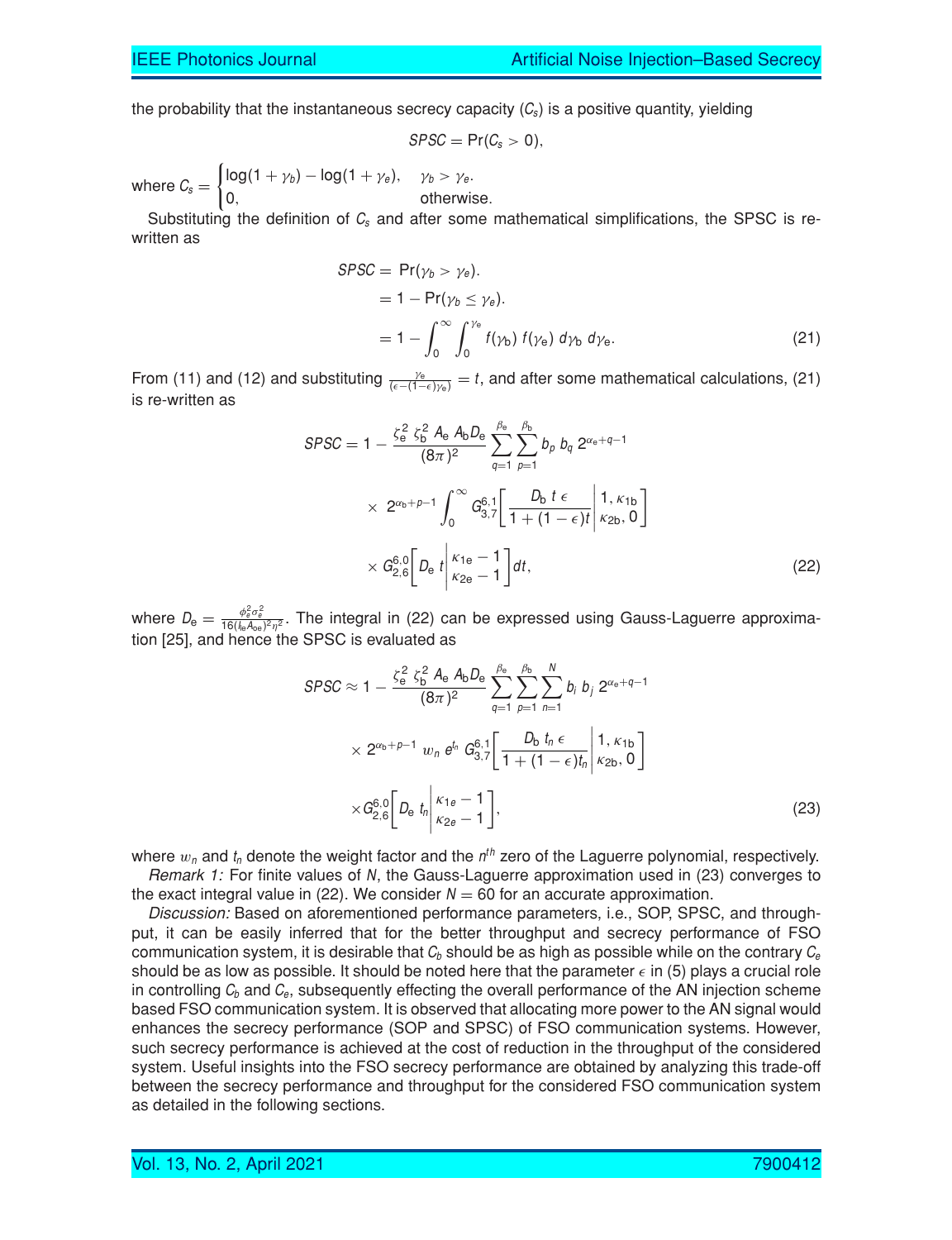#### **4. Optimal Power Allocation**

In this section, we discuss the optimal power allocation parameter  $\epsilon$  that maximizes the throughput,  $v(\epsilon)$  or equivalently minimizes the connection outage probability,  $P_{co}(\epsilon)$  of FSO systems subject to security constraints. We assume that the optimal value is computed for fixed values of  $R_b$  and  $R_s$ . Thus, the optimization problem is formulated as

$$
\min_{\epsilon} \ P_{co}(\epsilon) \tag{24}
$$

$$
\text{s.t. } P_{so}(\epsilon) \le \rho, \ 0 < \epsilon \le 1,\tag{25}
$$

where  $\rho \in [0, 1]$  represents the maximum allowed SOP. Utilizing Slater's theorem [26] to express the Meijer's G-function in terms of the generalized hypergeometric function and then using its series expansion [27, Eq. 9.14.1], it can be shown that the double derivative of the objective function  $P_{co}(\epsilon)$ w.r.t.  $\epsilon$  is positive. Therefore, the objective function is a convex function of  $\epsilon$ . Hence, the considered optimization problem is convex and the optimal solution must satisfy the Karush-Kuhn-Tucker (KKT) conditions [28] as follows:

(a) 
$$
\frac{\partial P_{\text{co}}(\epsilon)}{\partial \epsilon} + \lambda_1 \frac{\partial P_{\text{so}}(\epsilon)}{\partial \epsilon} = 0.
$$
  
\n(b) 
$$
\lambda_1 (P_{\text{so}}(\epsilon) - \rho) = 0.
$$
  
\n(c) 
$$
P_{\text{so}}(\epsilon) - \rho \le 0.
$$
  
\n(d) 
$$
\lambda_1 \ge 0.
$$

Let us observe condition (a) above. Now, using (18) and [29, Eq. (8.2.2.41)],  $\frac{\partial P_{co}(\epsilon)}{\partial \epsilon}$  is expressed as

$$
\frac{\partial P_{co}(\epsilon)}{\partial \epsilon} = D_{b} \epsilon^{-1} \sum_{p=1}^{\beta_{b}} d_{p} G_{4,8}^{7,1} \left[ \frac{E_{b} (2^{R_{b}} - 1)}{\epsilon \bar{\gamma}_{a \cdot b}} \middle| 1, 0, \kappa_{1b} \atop 1, \kappa_{2b}, 0 \right].
$$
 (26)

The quantity  $\frac{\partial P_{so}(\epsilon)}{\partial \epsilon}$  in (a) is re-written as follows:

$$
\frac{\partial P_{so}(\epsilon)}{\partial \epsilon} = \frac{\partial z}{\partial \epsilon} \frac{\partial P_{so}(\epsilon)}{\partial z},\tag{27}
$$

where  $z=(\epsilon-(1-\epsilon)(2^{R_b-R_s}-1))$ . Now, using [29, Eq. (8.2.2.41)],  $\frac{\partial P_{so}(\epsilon)}{\partial \epsilon}$  is written as

$$
\frac{\partial P_{so}(\epsilon)}{\partial \epsilon} = \frac{\zeta_e^2 A_e}{8\pi (\epsilon - (1 - \epsilon)(2^{R_b - R_s} - 1))} \sum_{q=1}^{\beta_e} b_q 2^{\alpha_e + q - 1}
$$

$$
\times 2^{R_b - R_s} G_{4,8}^{8,0} \left[ \frac{\phi_e^2}{(\int_{\text{Re }A_{oe})^2} \frac{1}{\bar{\gamma}_{a-e}} \frac{\Delta}{16} \middle| 1, 0, \kappa_{2e} \right].
$$

Now, from  $(a)$  and  $(d)$ , we have two different cases as follows:

*Case 1*  $(\lambda_1 = 0)$ : In this case, condition (a) becomes

$$
\frac{\partial P_{co}(\epsilon)}{\partial \epsilon} = D_b \epsilon^{-1} \sum_{p=1}^{\beta_b} d_p G_{4,8}^{7,1} \left[ \frac{E_b (2^{R_b} - 1)}{\epsilon \bar{\gamma}_{a \cdot b}} \middle| 1, 0, \kappa_{1b} \atop 1, \kappa_{2b}, 0 \right] = 0.
$$

This condition is valid only when  $\epsilon \to \infty$ , which is not a feasible solution as  $\epsilon \in [0, 1]$ . Hence, we discard this case.

Vol. 13, No. 2, April 2021 7900412

(28)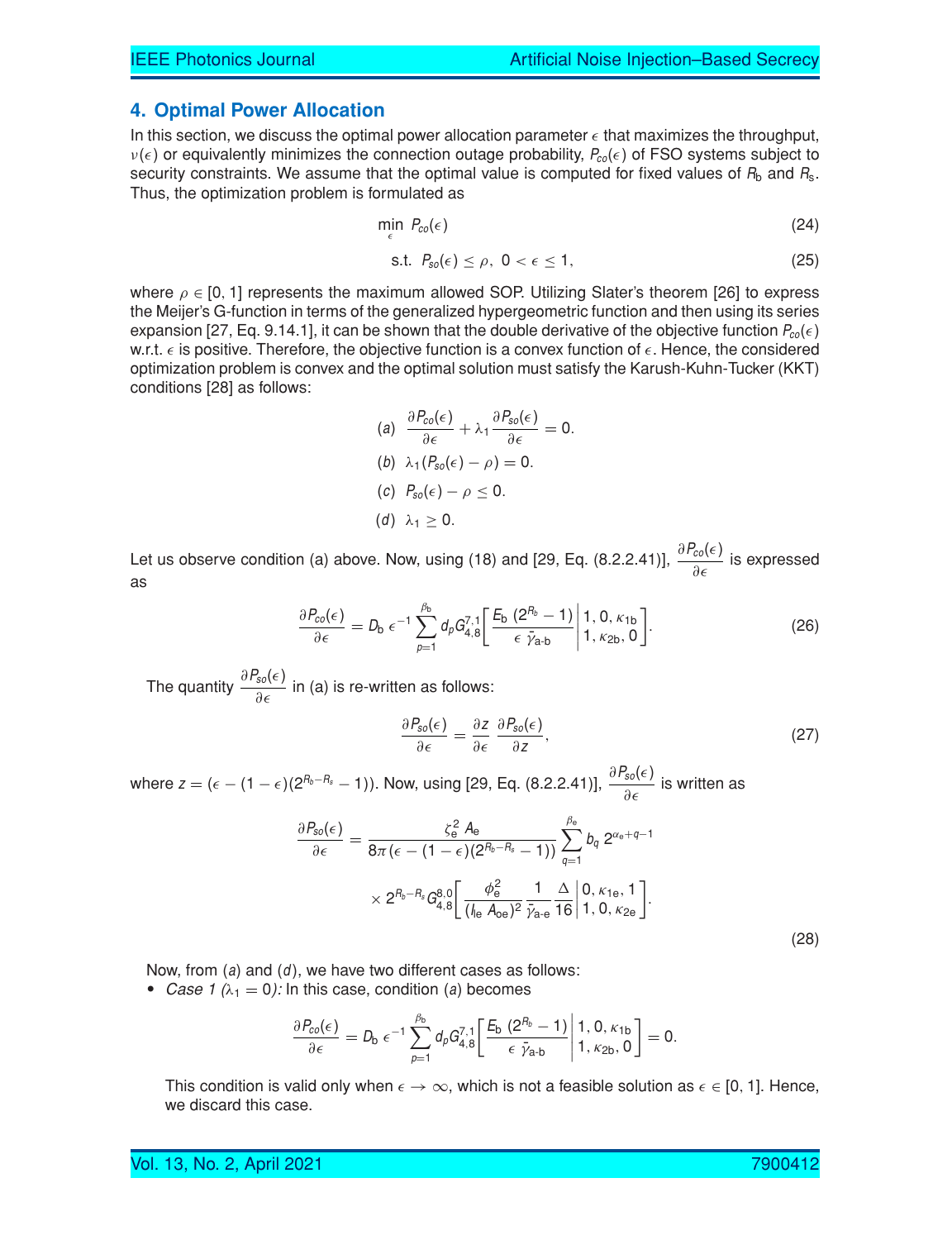

Fig. 2. SOP versus AN power allocation factor  $\epsilon$  for strong turbulence and  $\bar{\gamma}_{a-e} = 10$  dB.

*Case 2* ( $\lambda_1 \neq 0$ ): For this condition, we have  $P_{so}(\epsilon) = \rho$ . Thus, (a) is written as

$$
\frac{\partial P_{co}(\epsilon)}{\partial \epsilon} + \lambda_1 \frac{\partial P_{so}(\epsilon)}{\partial \epsilon} = 0.
$$

Using Mathematica software, it is found that  $\lambda_1 > 0$ . The value of  $\epsilon$  obtained by solving  $P_{\text{so}}(\epsilon)$  =  $\rho$  satisfies the constraint  $P_{\text{so}}(\epsilon) \leq \rho$ . Thus, the optimum value of  $\epsilon$  that minimizes the objective function  $P_{co}(\epsilon)$  while satisfying the constraint is obtained by solving

$$
P_{so}(\epsilon) = \rho. \tag{29}
$$

*Remark 2:* It will be shown in Fig. 1 in Section 5 that  $P_{so} = 0$  for  $\epsilon \le 1 - 2^{R_s - R_b}$ . Thus, (29) holds for  $\epsilon \geq 1 - 2^{R_s - R_b}$ , which satisfies all the constraints in (25). Thus, it can be said that the secrecy performance of the considered FSO system is compromised when achieving the maximum throughput.

## **5. Numerical Results**

In this section, the analytical as well as simulated results of the considered FSO system for different performance metrics such as SOP, SPSC, and throughput are presented. We consider various turbulence conditions such as strong turbulence ( $\alpha_{\rm b} = \alpha_{\rm e} = 2.296$ ;  $\beta_{\rm b} = \beta_{\rm e} = 2$ ), moderate turbulence ( $\alpha_b = \alpha_e = 4.2$ ;  $\beta_b = \beta_e = 3$ ), and weak turbulence ( $\alpha_b = \alpha_e = 8$ ;  $\beta_b = \beta_e = 4$ ). Unless otherwise stated, the other parameters that are considered in our study are set to  $\Omega = 1.3256$ ,  $b_0 = 0.1079$ ,  $\rho = 0.596$ ,  $\phi_A - \phi_B = \pi/2$ ,  $\zeta_b = \zeta_e = 1$ , and  $I_{\text{le}}A_{\text{oe}} = I_{\text{lo}}A_{\text{ob}} = 1$ .

Fig. 2 shows the SOP behavior as a function of the AN power allocation factor for strong turbulence considering  $\bar{\gamma}_{a-e} = 10$  dB and different values of  $R_b$  and  $R_s$ . It can be inferred from the figure that the SOP increases with the increase in the value of  $\epsilon$ . It is interesting to note that the SOP is zero for  $\epsilon \leq 1 - 2^{R_s - R_b}$ , i.e., the considered FSO system attains the perfect secrecy. Since  $\epsilon$  can take a maximum value of unity indicating the scenario with no AN injection, the SOP will be maximum for this case while other parameters are constant. Hence, the SOP saturates to this maximum value as the value of  $\epsilon$  is increased. Thus, it can be said that the AN injection scheme is very effective in improving the secrecy performance of FSO systems.

In Fig. 3, the SOP of the considered FSO system is plotted as a function of the average eavesdropper's SNR,  $\bar{\gamma}_{a-e}$  for  $R_b = 2$  and  $R_s = 1$  and different  $\epsilon$  values. The factor  $\frac{1}{\bar{\gamma}_{a-e}}$  in the denominator of (10) decreases with increasing  $\bar{\gamma}_{\text{a-e}}$  leading to the increments in the value of  $\gamma_e$  and  $C_{e}$ . Hence, a logarithmic growth in the value of  $P_{so}$  can be observed with increasing  $\bar{\gamma}_{\text{a-e}}$ . It can be inferred from the figure that strong turbulence conditions are beneficial for the secrecy performance of FSO systems. At lower turbulence,  $C_{e}$  is large due to lower spreading of the optical signals, and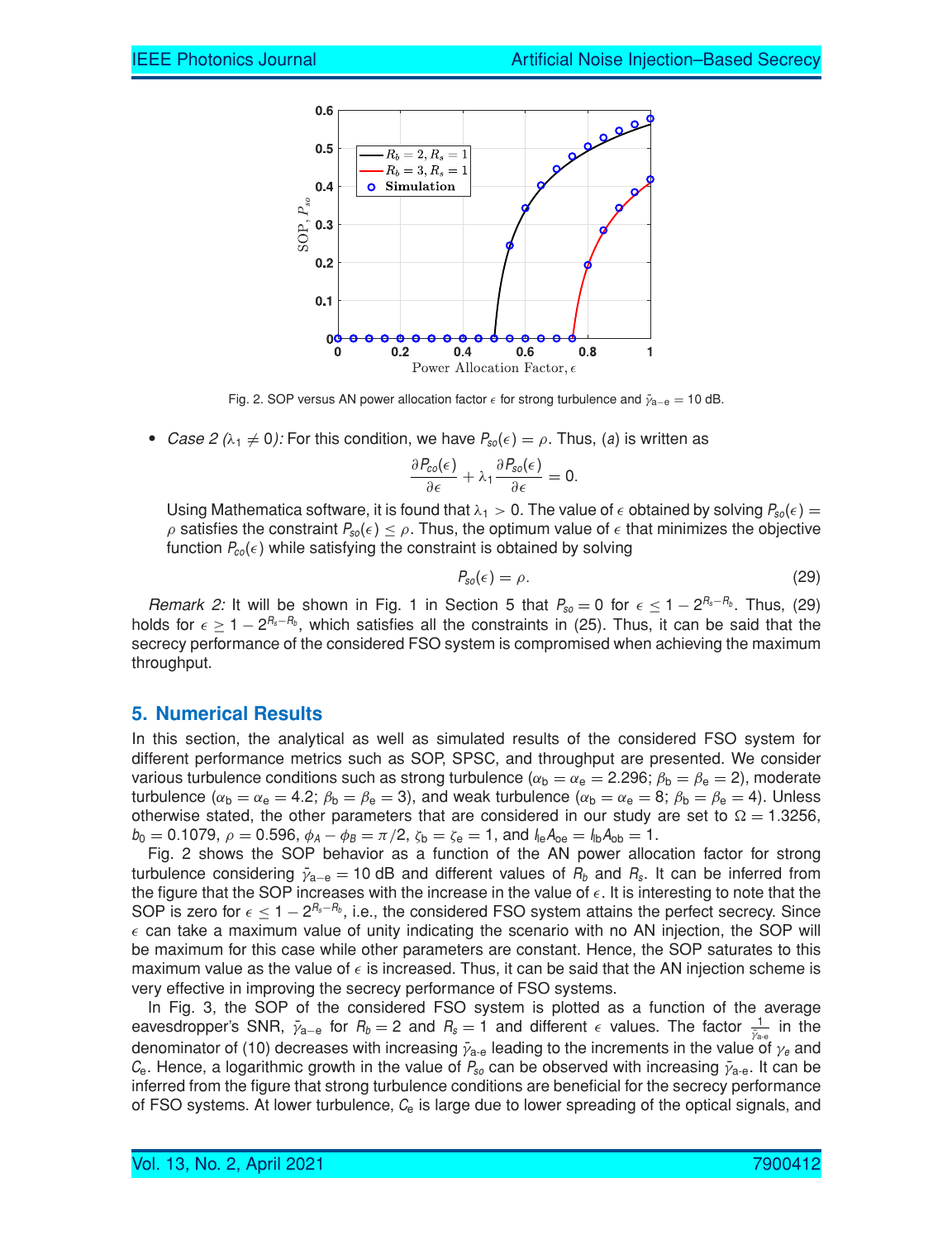

Fig. 4. Outage probability versus AN power allocation factor  $\epsilon$  for strong turbulence considering  $R_b = 2$ , and  $R_s = 1$ .

hence the secrecy performance of FSO systems is poor. It is also quite intuitive to observe that the SOP performance deteriorates with increasing values of  $\epsilon$ .

Fig. 4 shows the outage probability as a function of the AN power allocation factor for strong turbulence with  $R_b = 2$ ,  $R_s = 1$ , and different values of  $\bar{y}_{a-b}$  and  $\bar{y}_{a-e}$ . For  $\epsilon \le 0.5$ , the considered FSO system is perfectly secure and exhibits a relatively large  $P_{co}$ . However, for  $\epsilon > 0.5$ , i.e., by allocating more power to the information signal and less power to the AN, it can be observed from the figure that the considered FSO system attains a lower  $P_{co}$  at the cost of a reduction in the secrecy performance. It can also be inferred from the figure that the secrecy performance of the considered FSO system degrades with the increase in  $\bar{\gamma}_{a-e}$ . Moreover, the  $P_{co}$  of the considered FSO system decreases, i.e., the system becomes more reliable, with the increase in  $\bar{\gamma}_{a-b}$ . Thus, Fig. 4 is instrumental in highlighting the trade-off between the SOP and throughput of the considered FSO system.

The variation of throughput of the FSO system as a function of the average SNR of Bob, i.e.,  $\bar{\gamma}_{a-b}$ , for different values of AN power allocation factor and PE parameters  $\zeta_b = \zeta_e$  is captured in Fig. 5. It is observed from the plots that the throughput of the FSO system improves on increasing the values of  $\epsilon$  and  $\zeta_{\rm b}$ . It is also evident from the figure that the throughput attains the maximum value for  $\epsilon = 1$ . However, as mentioned earlier, in this case, the system becomes highly insecure.

In Fig. 6, we compare the SPSC performance of the considered FSO system as a function of  $\tilde{\gamma}_{a-b}$  for different values of AN power allocation factor and PE parameters  $\zeta_b = \zeta_e$ , under strong turbulence. It can be seen from the figure that the SPSC of FSO systems deteriorates on increasing the value of  $\epsilon$ . This is due to the fact that more power is allocated to the information bearing signal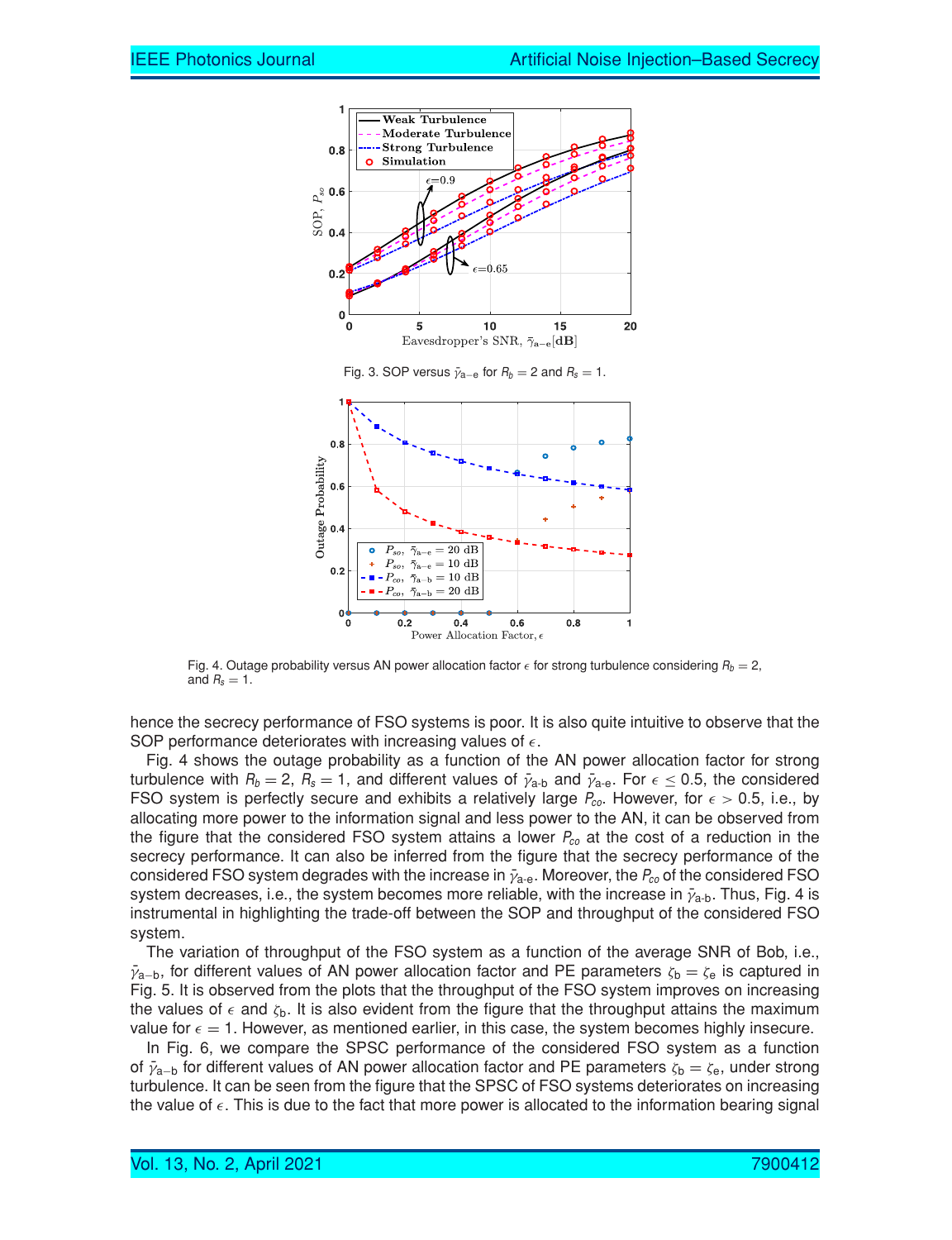

Fig. 5. Throughput versus  $\bar{y}_{a-b}$  for different values of AN power allocation factor  $\epsilon$  and PE parameter  $(\zeta_b = \zeta_e)$  considering strong turbulence.



Fig. 6. SPSC versus  $\bar{y}_{a-b}$  for  $\bar{y}_{a-e} = 10$  dB and different values of AN power allocation factor  $\epsilon$  and PE parameter considering strong turbulence.

and less to the AN. In addition, it can be observed from the figure that the SPSC of FSO systems improves with an increase in the values of  $\zeta_{\rm b}$  and  $\zeta_{\rm e}$ .

Discussion: It can be inferred from the aforementioned numerical results that the choice of the power allocation factor  $\epsilon$ , received SNR at Bob as well as at Eve, the AT regimes, and PEs play an important role in the performance of AN-based FSO communication systems. The secrecy performance of the considered FSO system deteriorates with the increase in  $\epsilon$  and the eavesdropper's SNR. Additionally, a poor secrecy performance can also be observed for weak AT and lower value of PEs. Moreover, it is also found that the reliability and throughput of the considered FSO system improves with the increase in  $\epsilon$ , increase in received SNR at Bob, and decrease in PEs. For instance,  $\epsilon = 1$  represents the absence of AN in the considered FSO system. Thus, it can be inferred from Fig. 2 that the considered FSO system becomes highly insecure for  $\epsilon = 1$ . Additionally, it can be observed from Fig. 5 that the considered FSO system attains the maximum throughput for  $\epsilon = 1$ . Thus, a trade-off between security and throughput can be observed as a function of  $\epsilon$ .

## **6. Conclusions**

In this paper, an AN injection scheme is proposed to enhance the secrecy performance of FSO systems. Performance metrics such as the SOP, SPSC, and throughput of the FSO system are investigated. Through analysis and simulation, it is shown that the proposed technique is